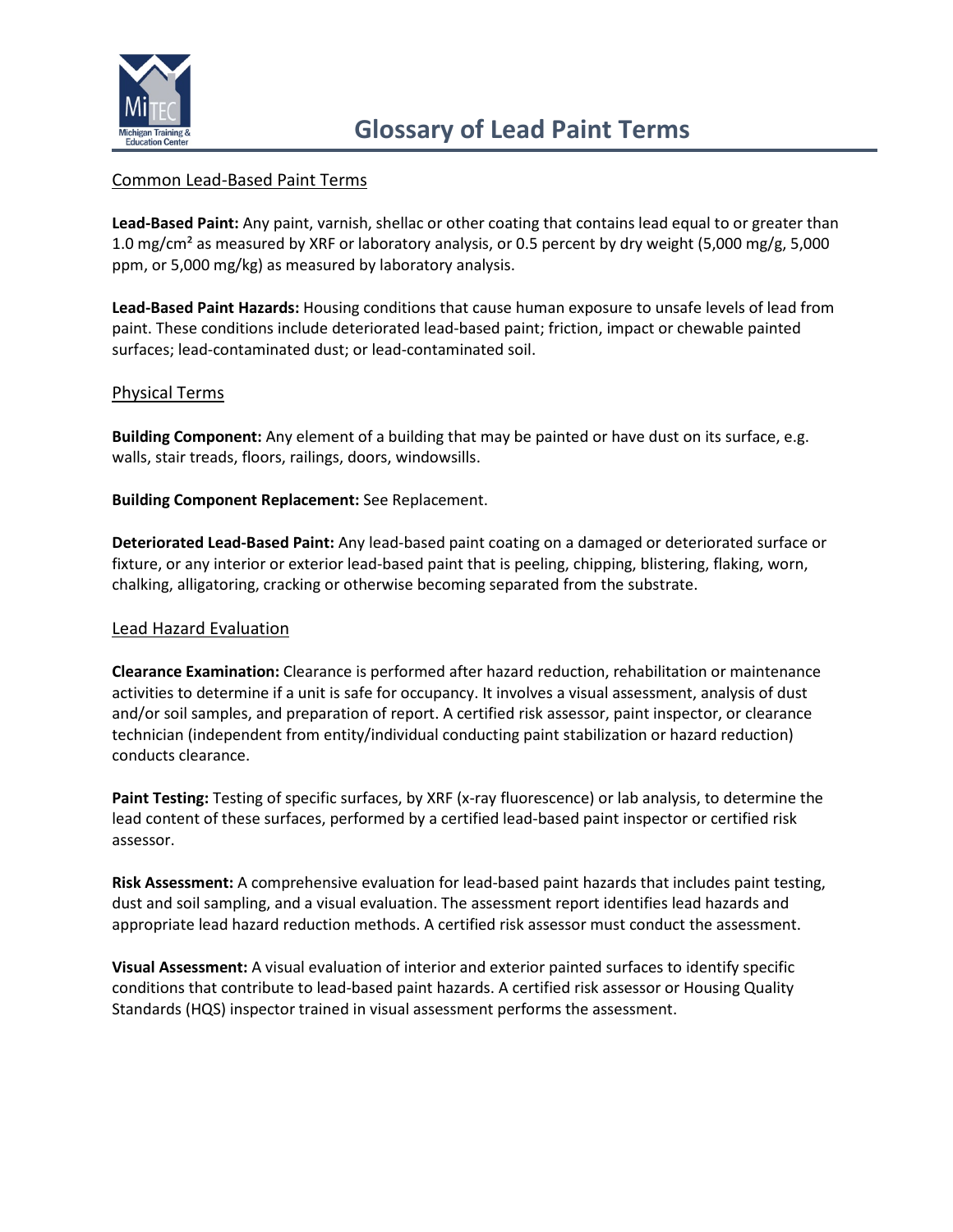## Lead Hazard Reduction

**Abatement:** A measure or set of measures designed to permanently (i.e. 20 or more years) eliminate lead-based paint hazards or lead-based paint. Abatement strategies include the removal of lead-based paint, enclosure, encapsulation, replacement of building components coated with lead-based paint, removal of lead-contaminated dust, and removal of lead-contaminated soil or overlaying of soil with a durable covering such as asphalt (grass and sod are considered interim control measures). All these strategies require preparation; cleanup; waste disposal; post abatement clearance testing; record keeping; and, if applicable, monitoring. See also Complete abatement and Interim controls.

**Complete Abatement:** Abatement of all lead-based paint inside and outside a dwelling or building and reduction of any lead-contaminated dust or soil hazards. All these strategies require preparation; cleanup; waste disposal; post-abatement clearance testing; recordkeeping; and, if applicable, reevaluation and on-going monitoring. See also Abatement.

**Cleaning:** The process of using a HEPA vacuum and wet cleaning agents to remove leaded dust; the process includes removal of bulk debris from the work area. OSHA prohibits the use of compressed air to clean lead-contaminated dust from a surface.

**Encapsulation:** Any covering or coating that acts as a barrier between lead-based paint and the environment, the durability of which relies on adhesion and the integrity of the existing bonds between multiple layers of paint and between the substrates. See also Enclosure.

**Enclosure:** The use of rigid, durable construction materials that are mechanically fastened to the substrate to act as a barrier between the lead-based paint and the environment.

**Lead-based Paint Hazard Control:** Activities to control and eliminate lead-based paint hazards, including interim controls, abatement, and complete abatement.

**Maintenance:** Work intended to maintain adequate living conditions in a dwelling, which has the potential to disturb lead-based paint or paint that is suspected of being lead-based.

**Monitoring:** Surveillance to determine (1) that known or suspected lead-based paint is not deteriorating, (2) that lead-based paint hazard controls, such as paint stabilization, enclosure, or encapsulation have not failed, (3) that structural problems do not threaten the integrity of hazard controls or of known or suspected.

**Paint Film Stabilization:** An interim control method that stabilizes painted surfaces and addressed the underlying cause of deterioration. Steps include repairing defective surfaces, wet scraping, priming, and repainting surfaces coated with deteriorated lead-based paint; paint film stabilization includes cleanup and clearance.

**Paint Removal:** An abatement strategy that entails the removal of lead-based paint from surfaces. For lead hazard control work, this can mean using chemicals, heat guns below 1,000° F, and certain abrasive methods. Open flame burning, open abrasive blasting, sandblasting, water blasting, and extensive dry scraping are prohibited paint removal methods. (Methylene chloride paint removers and dry scraping are also not recommended.)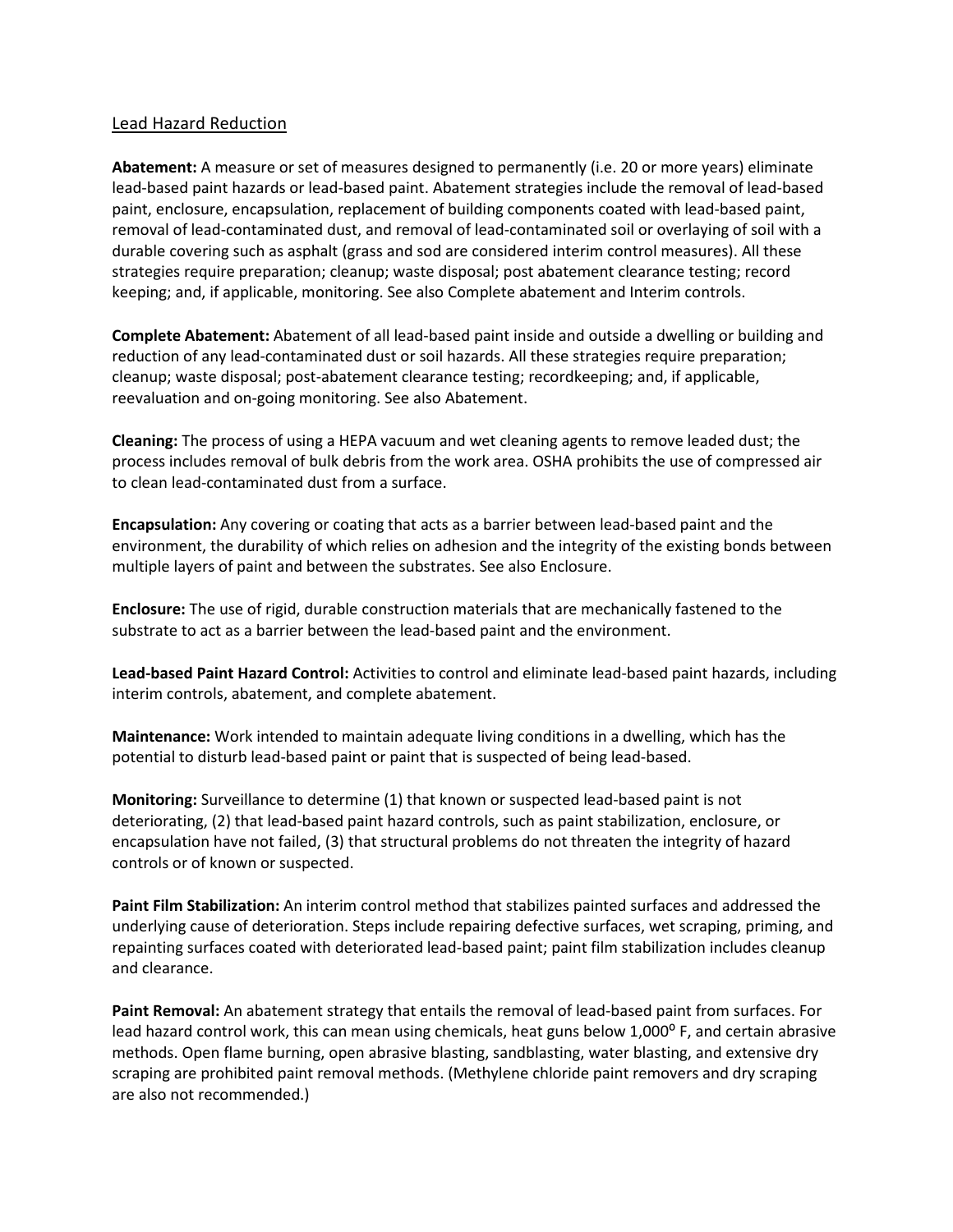**Reevaluation:** In lead hazard control work, the combination of a visual assessment and collection of environmental samples performed by a certified risk assessor to determine if a previously implemented lead-based paint hazard control measure is still effective and if the dwelling remains lead-safe. Also known as re-inspection.

**Replacement:** Replacement of existing features can be an appropriate abatement technique if the feature is deteriorated beyond repair or if the feature is of minor significance.

**Treatment:** In residential lead-based paint hazard control work, any method designed to control leadbased paint hazards. Treatment includes interim controls, abatement, and removal. Hazardous waste "treatment" is a method, technique, or process (such as neutralization) that is designed to change the physical, chemical, or biological character or composition of hazardous waste to neutralize it; render it non-hazardous or less hazardous; recover it; make it safer to transport, store, or dispose; or allow for easier recovery, storage, or volume reduction.

## Lead Poisoning

**Environmental Intervention Blood Lead Level:** The level of lead in blood that requires intervention in a child under age six. This is defined as a blood lead level of 20 µg/dL (micrograms per deciliter) of whole blood or above for a single test, or blood lead levels of 15-19 µg/dL in two tests taken at least three months apart.

### Key Units of Measurement

**μg (Microgram):** A microgram is 1/1000th of a milligram (or one millionth of a gram). To put this unit into perspective, a penny weighs 2 grams. To get a microgram, you would need to divide the penny into 2 million pieces. A microgram is one of those two million pieces.

**ft² (Square foot):** One square foot is equal to an area that has a length of one foot (12 inches) and a width of one foot (12 inches).

**μg/dL:** Micrograms per deciliter used to measure the level of lead in children's blood to establish whether the intervention is needed. A deciliter (1/10th of liter) is a little less than half a cup. As noted above, a microgram is the same weight as one penny divided into two million parts.

**mg/cm²:** Milligrams per square centimeter, used for paint by XRF machines.

**Percent:** percent by weight, used usually for lead-based paint (1 percent = 10,000 μg/gram.

**ppm:** parts per million by weight, equivalent to μg/gram (10,000 ppm = 1 percent). Used to measure lead in paint and soil.

### Standards

# **Definition of Lead-Based Paint:**

Paint that contains at least: